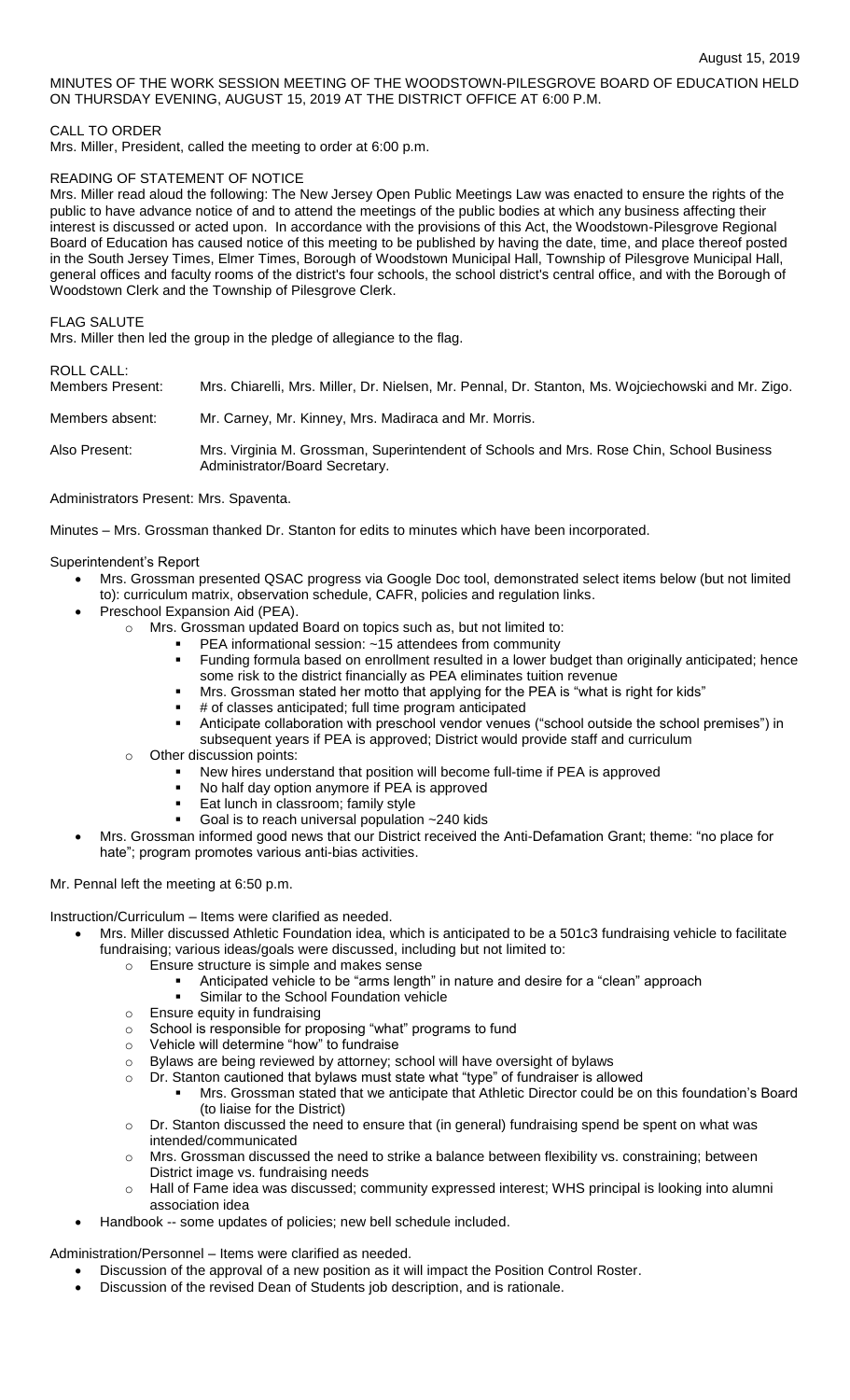Operations/Finance – Items were clarified as needed.

- Some clarifications of transportation routes, jointures, etc. were discussed.
- Discussed the submission of the second McKinney-Vento grant for Mercer and Burlington counties and proposed stipends for the BA Office staff for additional responsibilities undertaken.
	- Mrs. Grossman and Mrs. Chin updated Board re: Charter school.
		- Transportation bids deadline was the day of the Work Session; no vendors bid based on the current schedule; an alternate plan to be devised
		- o Discussed current student count (4); seeking County advice if there is a tuition opportunity as a result of lower than projected enrollment
- Add a motion re: seal coating at MSS in August Board agenda.
- Mrs. Grossman discussed upcoming meeting with DOT to discuss construction delays, impact on school opening transportation, and brainstorm solutions with all relevant parties.

Policy – Item was discussed and clarified.

Mr. Pennal rejoined the meeting at 7:45 p.m.

#### Old Business

- Fundraising policy discussion (#5830 Fundraising policy)
	- o Mrs. Miller moderated; Mrs. Miller stated that "current policy needs modification"; go around the table for Board members to express their opinions.
		- Dr. Stanton -- aim to represent community; does not want to micromanage; only aim to show district in the most positive light; Dr. Stanton drafted some new policy language; her goal is to help further the conversation; Dr. Stanton's draft incorporated some fundraising literature she deemed relevant, and added some components to shape/eliminate some gaps; stated that faculty handbook has no guidance on fundraising; believes a post fundraiser analysis is reasonable to expect
		- Mrs. Chiarelli -- thanked Dr. Stanton for drafting ideas
		- Dr. Nielsen -- clarified some aspects of Dr. Stanton's draft document; her goal is to gain transparency (e.g., school's percentage take)
		- Mrs. Miller -- her goal is to identify aspects in our fundraising policy that the Board wishes to maintain, or feels is lacking
		- Mr. Zigo -- cannot comment on details of Dr. Stanton's draft ideas until he does his due diligence; he likes the foundation idea, as long as activities are "under control"; he is not against fundraising activities that will be popular
		- Mrs. Wojciechowski -- main goals include, but are not limited to: how fundraisers represent our schools; understand the percentage of school's take in a fundraiser; what fundraising money is used for; is it worth staff/students' time and effort
		- Mr. Pennal -- interested in how fundraiser is perceived by the public; he presented a hypothetical negative scenario
	- o Mrs. Grossman -- confirmed that the Board's role is to set policy; District's goal is to ensure policy follows regulations/guidelines; Strauss Esmay lawyer is reviewing Dr. Stanton's draft ideas and providing comments
	- o Board identified next steps and timing to continue discussion at September BOE meeting

#### New Business - None

# Reports

- Mrs. Chin stated the following:
	- $\circ$  Now that 19/20 budget started... recall there were many cuts in the 19/20 to ensure balance
		- Recap of progression: each department asked to cut 15% of non-salary cost
		- After roll-up, budget had a \$1.4MM imbalance, which we solved despite Charter School bad news (e.g., personnel; efficiencies; programmatic)
		- Within Curriculum budget, we prioritized spend on an incremental item:
			- Pearson Math \$22K
		- While decisions are not one-off (i.e., cut X to pay for Y), it was determined that Extra Duty G&T Stipends is an area to look at:
			- cut ~\$7,600 (from 27.6K to 10K) or 27%
		- Had hoped that Federal grants would absorb more; instead ESEA grant (cut by \$31K)
			- Mrs. Grossman provided more details programmatically
				- Principals collaboratively made cut decisions of: 1 OM team at each school; cut G1 and G2 clubs
				- Class size reduction is a priority
				- District is open to fundraising of OM needs (transportation)
				- Stellar program still on

## Board Reports

Mrs. Miller gave a preview of various meetings: e.g., topic of Consolidation; 4th Friday; Fall Festival.

## RECESS INTO EXECUTIVE SESSION I

The Open Public Meetings Act allows the Board to enter into executive session for confidential matters (N.J.S.A. 10:4- 12b). Matters discussed in executive session will remain confidential until such time as the need for confidentiality no longer exists.

Motion that the Board of Education enter into executive session, by resolution, to discuss personnel/legal matters. It is expected that the executive session will last approximately 30 minutes. The Board will reconvene in open public session immediately following. Formal action may or may not be taken as a result of the executive session. 8:51 p.m.)